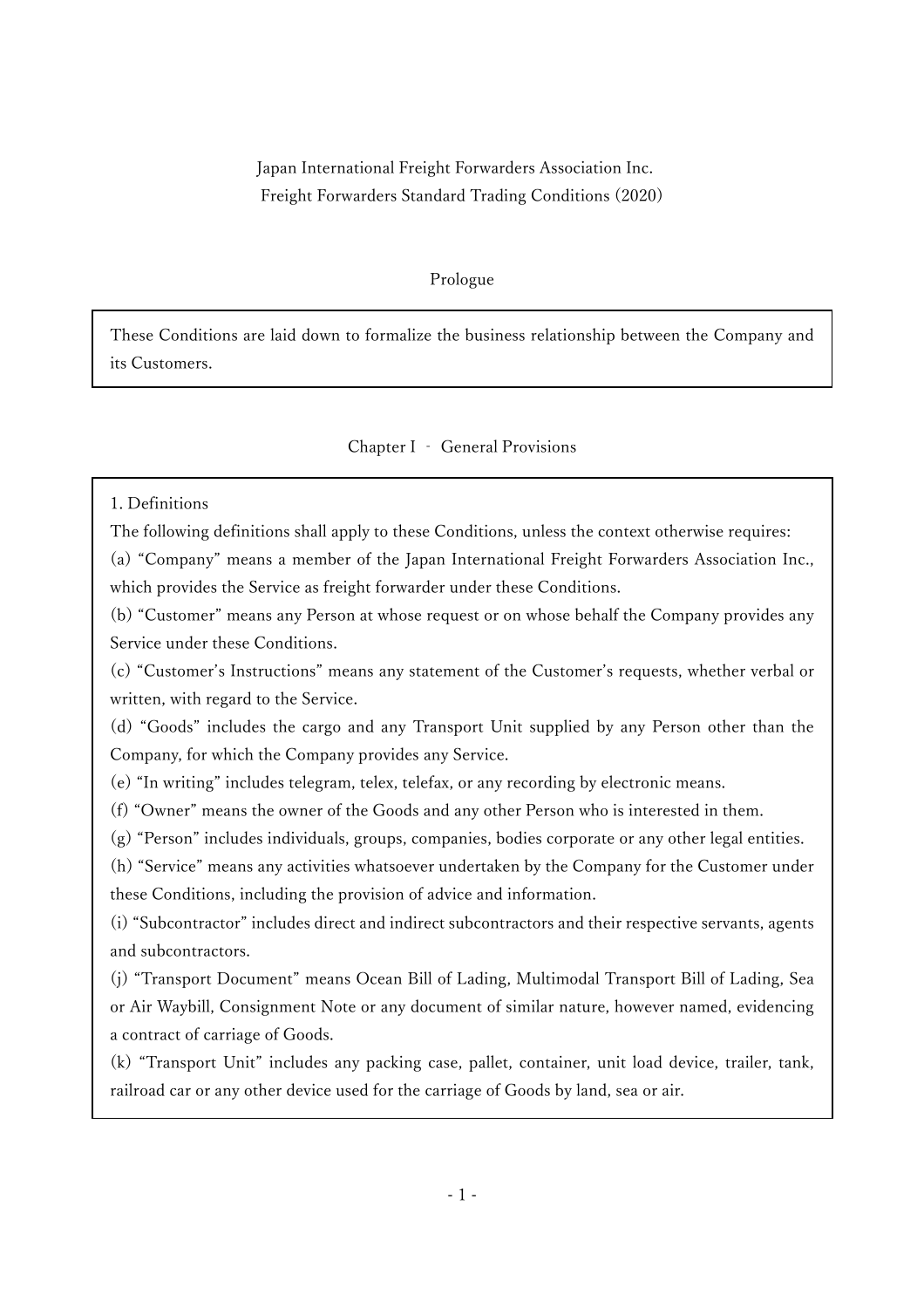### 2. Applicability

(1) These Conditions shall apply to any Service provided by the Company as freight forwarder, whether gratuitous or otherwise, for and in connection with international carriage of the Goods.

(2) Notwithstanding the preceding paragraph (1), when a Transport Document is issued in respect of the Goods in the name of the Company as carrier, the provisions of the Transport Document shall, apart from these Conditions, apply to the carriage of the Goods.

(3) If any legislation is compulsorily applicable to any Service undertaken by the Company for the Customer, these Conditions shall as regards such Service be read as subject to such legislation and nothing in these Conditions shall be construed as a surrender by the Company of any of its rights or immunities or as an increase of any of its responsibilities or liabilities under such legislation, and if any part of these Conditions be repugnant to such legislation to any extent, such part shall as regards such Service be void to that extent and no further.

(4) Any variation, cancellation or waiver of these Conditions must be specifically authorized or ratified in writing by the Company. No Person other than the Company shall have any authority whatsoever to agree to any variation, cancellation or waiver of these Conditions.

(5) The headings of Chapters and Clauses herein are inserted for convenience' sake only and shall not affect the construction of these Conditions.

3. Deviation from Customer's Instructions

(1) The Company will take reasonable steps to perform the Service in accordance with the Customer's Instructions under these Conditions but, if at any time the Company, at its sole discretion, considers that there is good reason to depart from any of the Customer's Instructions, the Company shall be free to do so without giving prior notice to the Customer and without assuming any additional liability as a result thereof.

(2) The Company may at any time comply with any orders or recommendations given by any competent authority. The responsibility of the Company in respect of the Goods shall cease on the delivery or other disposal of the Goods in compliance with the orders or recommendations and the Customer shall be liable for payment of any freight, charges or expenses arising out of such delivery or disposal.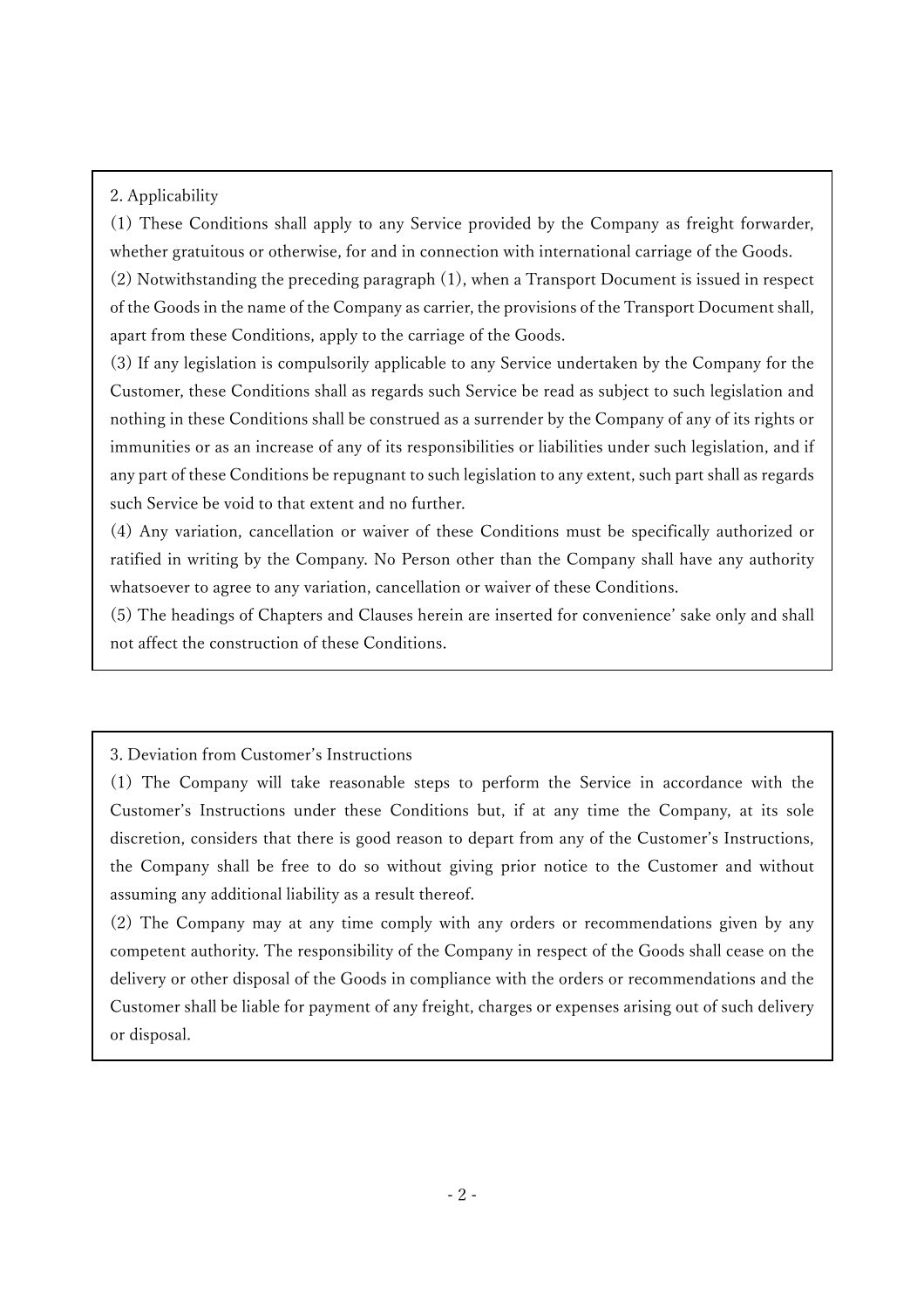## 4. Contingencies

If at any time the performance of the Service is or is likely to be affected by any hindrance, danger or disturbance of whatsoever kind which cannot be avoided by exercise of reasonable endeavors, the Company may, without any notice to the Customer, treat the Service as terminated and put the Goods at the Customer's disposal at any place which the Company may deem safe and convenient, whereupon the responsibility of the Company in respect of the Goods shall cease.

In this case, the Customer shall be liable for payment of any freight, charges or expenses arising out of such treatment.

5. Customer's Failure to Take Delivery of the Goods

(1) If the Customer or Owner fails to take delivery of the Goods at the time and place when and where the Company is entitled to call upon such Person to take delivery thereof, the Company shall be entitled to store the Goods, at the sole risk of the Customer, and the Company's liability for the Goods shall wholly cease upon the commencement of such storage.

After the Goods have been stored for 30 days, the Company may dispose of the Goods, at the expense of the Customer, by sale or otherwise at the Company's sole discretion.

The cost of the storage shall be borne by the Customer and, if paid by the Company or any of its agents or Subcontractors, shall forthwith, upon demand, be reimbursed by the Customer to the Company.

(2) Notwithstanding the preceding paragraph (1), when the Goods, in the sole opinion of the Company, are likely to deteriorate, decay, become worthless, incur charges in excess of their value, cause damage to any property or injury to any person or contravene any applicable laws or regulations, the Company may dispose of such Goods immediately by sale or otherwise without prior notice to the Customer.

(3) The proceeds of sale, after deduction of the cost of sale and any sums whatsoever due by the Customer to the Company for the Service or any previous service, shall be held by the Company to the credit of the Customer.

If, on sale of the Goods, the proceeds fail to cover the amount due and cost incurred, the Company shall be entitled to recover the deficit from the Customer.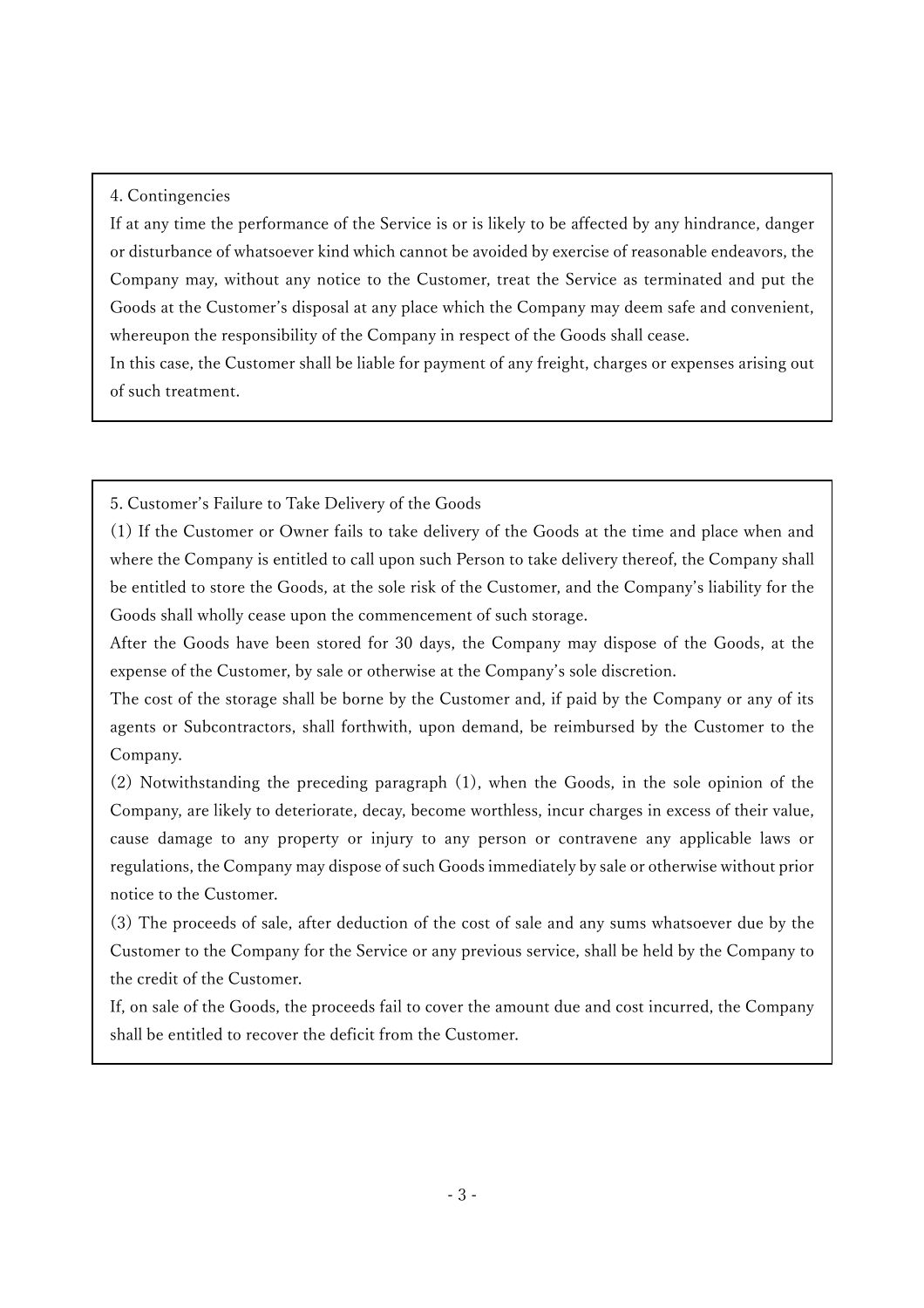### 6. Lien

The Company shall have a lien on the Goods and any documents relating thereto for all sums payable to the Company in respect of the Service or any previous service and for the cost of recovering these sums. To this effect, the Company shall have the right to sell the Goods and documents by public auction or otherwise, at the Customer's expense and without any notice to the Customer. If, on sale of the Goods and documents, the proceeds fail to cover the amount due and cost incurred, the Company shall be entitled to recover the deficit from the Customer.

## 7. Quotations

The Company's quotations shall be given to the Customer on the basis of immediate acceptance and subject to withdrawal or revision. Unless otherwise agreed in writing, the Company shall be, even after the Customer's acceptance of the quotations, at liberty to withdraw or revise them with or without notice in the event of changes beyond the Company's control, occurring in currency exchange rates, rates of freight, insurance premiums or any charges applicable to the Goods.

### 8. Declarations

Except in accordance with the Customer's Instructions in writing previously received and accepted by the Company, the Company shall not be obliged to make any declaration of the characteristics, nature or value of the Goods for the purpose of complying with any statute, convention, contract or other requirement.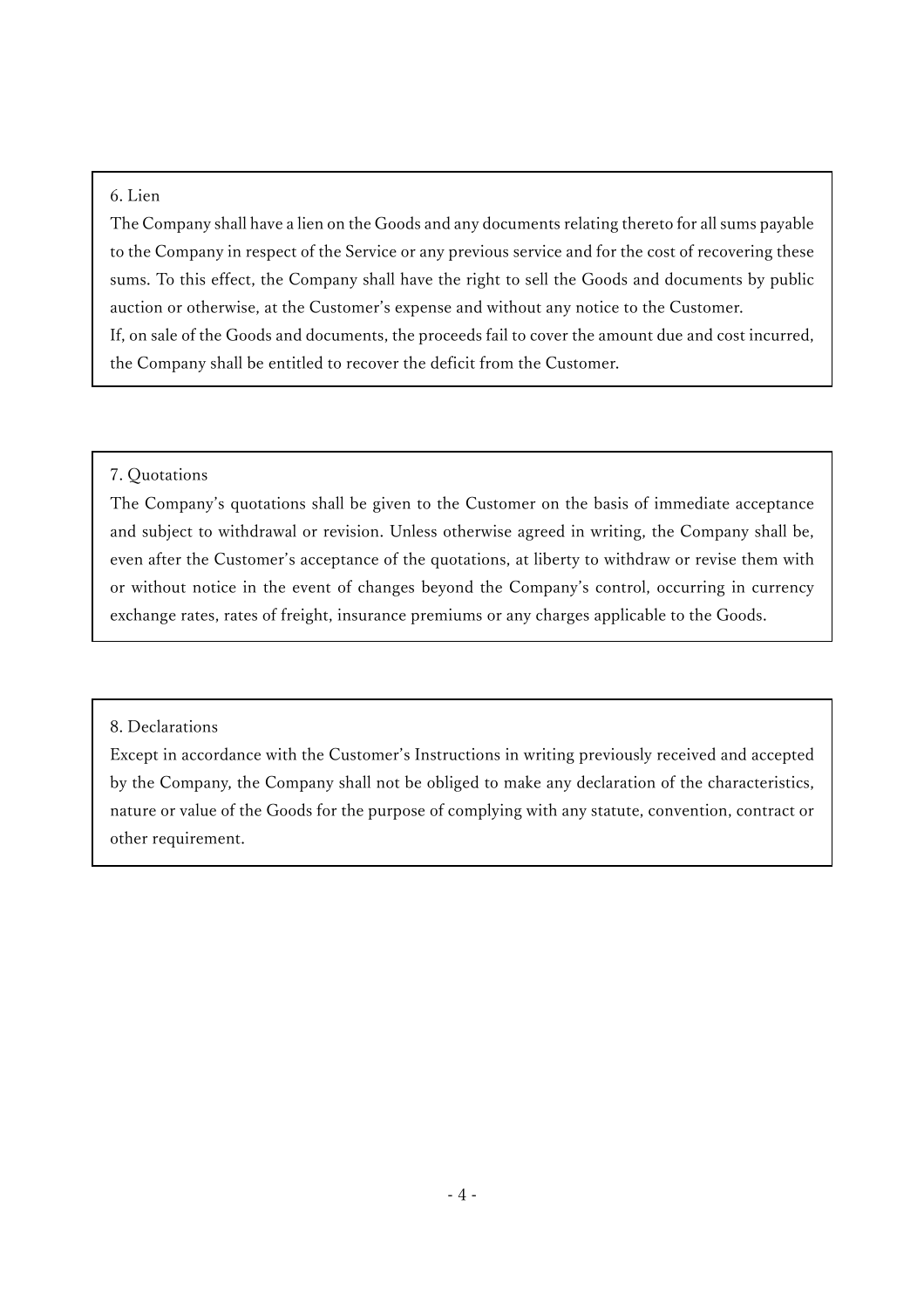9. The Company's Role as Agent

(1) The Company acts as agent for the Customer where the Company procures a Transport Document evidencing a contract of carriage between any Person, other than the Company, and the Customer.

(2) Unless otherwise agreed between the Company and the Customer, the Company shall be expressly authorized by the Customer to enter into contract as agent for the Customer with regard to:

(a) carriage of the Goods by any route or means or Person,

(b) carriage, storage, packing, transshipment, loading, unloading or handling of the Goods by any Person or at any place,

(c) carriage or storage of the Goods with other goods of whatever nature,

(d) carriage of the Goods in or on a Transport Unit, and

(e) any act which may in the sole opinion of the Company be reasonably necessary in the performance of the Service.

(3) The Company acts as agent for the Customer and never as principal when providing Services in respect of or relating to customs requirements, taxes, licenses, consular documents, certificates of origin, inspection certificates and any other similar matters.

10. The Company's Role as Principal

(1) The Company shall act as principal where the Company undertakes any carriage, storage, packing, transshipment, loading, unloading or handling of the Goods but only to the extent that it is performed by the Company or any servant or agent of the Company and the Goods are in the custody or under the control of the Company.

(2) The Company also acts as principal where a Transport Document is issued in respect of the Goods in the name of the Company as carrier, in which case the provisions of the Transport Document shall, apart from these Conditions, apply to the carriage of the Goods.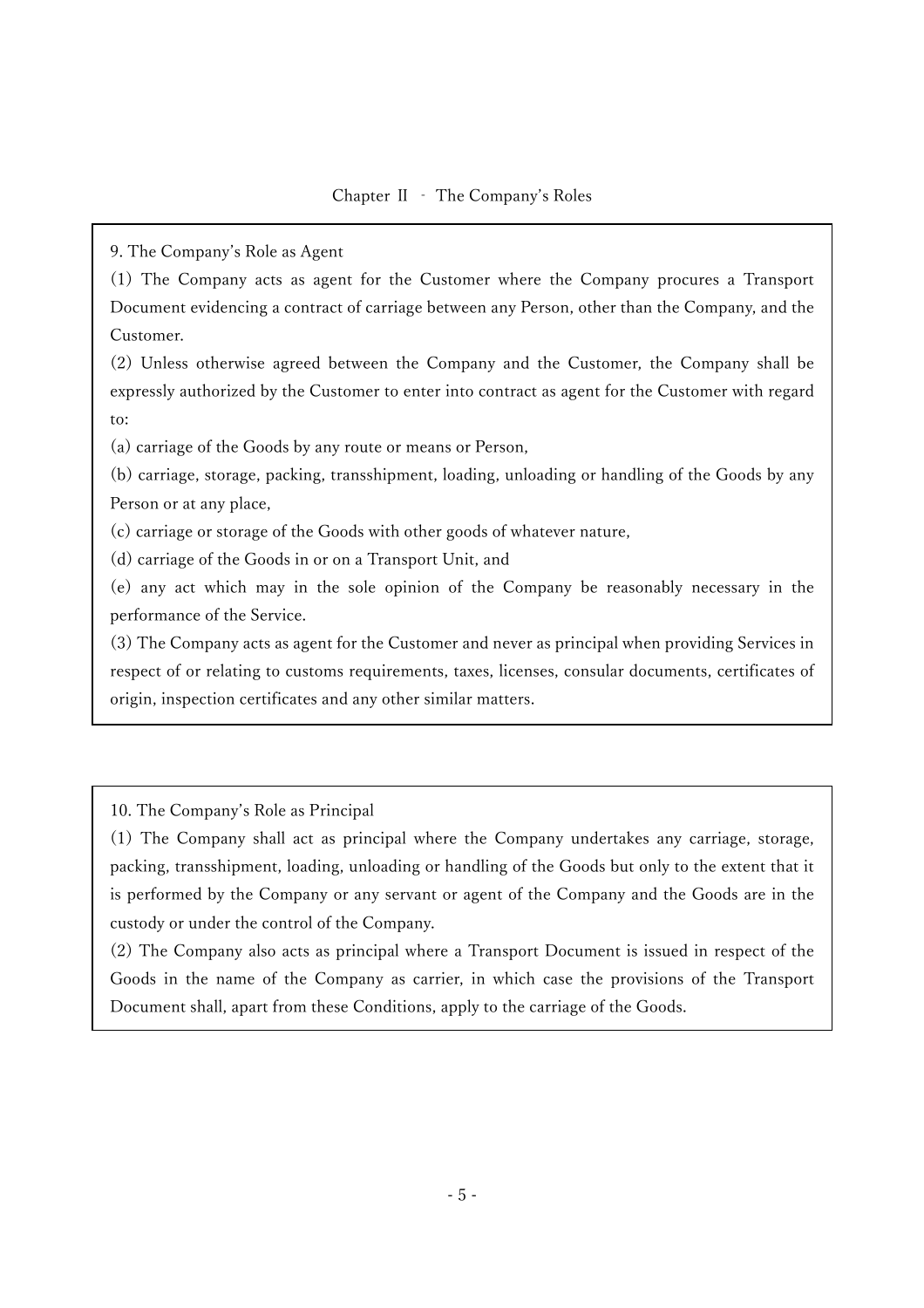## 11. Agreement of Price

Any agreement of a price, inclusive or otherwise, for the Service is not of itself an indication or determination of whether the Company provides the Service as principal or as agent for the Customer.

# Chapter Ⅲ‐The Customer's Obligations

# 12. Authorization

In agreeing to these Conditions, the Customer warrants that it is, or has the authorization of, the Owner of the Goods.

# 13. Details of the Goods

The Customer warrants that the description and particulars of the Goods are complete and accurate and also contain all data necessary for the Company including but not limited to the nature, gross weight, measurement, and VGM(Verified Gross Mass as required in SOLAS CHAPTER VI Part A Regulation 2) to accomplish the Service safely, effectively and promptly and in accordance with any applicable laws or regulations, including but not limited to customs regulations, import and export restrictions, trade sanctions, health and safety, environmental protection and transport regulations.

14. Preparation of the Goods

The Customer warrants that the Goods are properly and sufficiently prepared, packed, labeled, marked and/or numbered for the Service.

15. Customer-loaded Transport Unit

If the Goods are tendered to the Company in or on a Transport Unit, the Customer warrants that:

(a) the Goods are suitable for carriage in or on the Transport Unit,

(b) the Transport Unit is in a suitable condition to carry the Goods loaded therein or thereon, and

(c) the Goods have been properly loaded and secured in or on the Transport Unit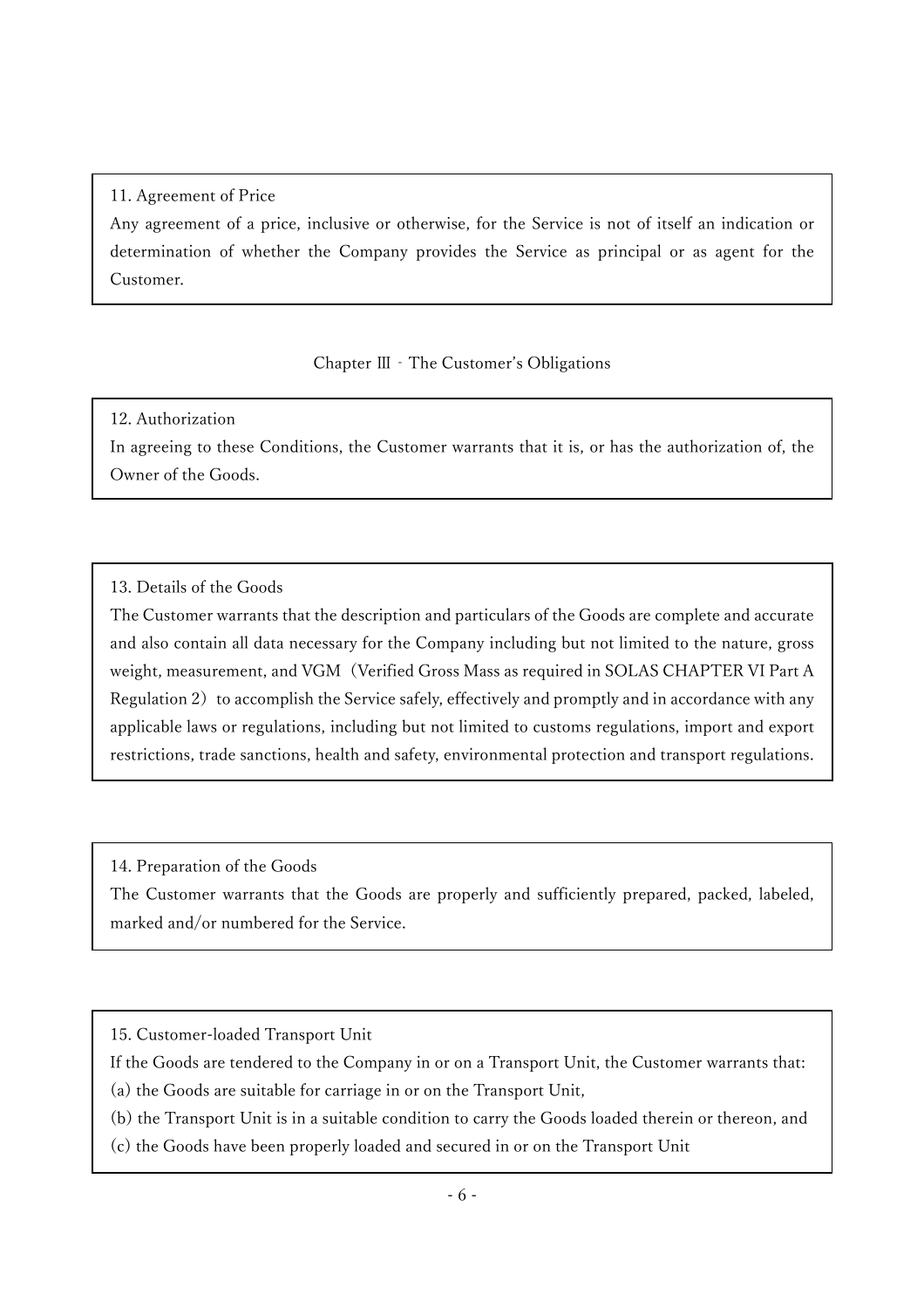16. Special Goods

The Customer warrants that, unless the Customer gives prior written notice to and obtains written agreement from the Company, the Customer will not tender for the Service any Goods which are: (a) classified as hazardous or obnoxious goods by the International Maritime Dangerous Goods Code (IMDG Code) of the International Maritime Organization or any other law or regulation applicable in Japan or any other country where the Services are provided by the Company either as principal or agent including without limitation the Japanese Fire Service Act.

(b) of a dangerous nature, being likely to damage, taint or otherwise affect any other goods or to be a risk to property, life or health;

(c) likely to harbour or encourage vermin or other pests;

(d) items of a valuable nature, including but not limited to bullion, coins, precious stones, jewelry, works of art and antiques;

(e) perishable;

(f) in need of temperature control; or

(g) of a short shelf-life.

17. Breach of Warranty

If the Customer breaches any of the warranties described in these Conditions, the Customer shall indemnify the Company and any servant, agent and Subcontractor of the Company against all liability, penalties, claims, loss, damage, costs and expenses of whatsoever nature and howsoever arising in connection with the Customer's breach of any of such warranties.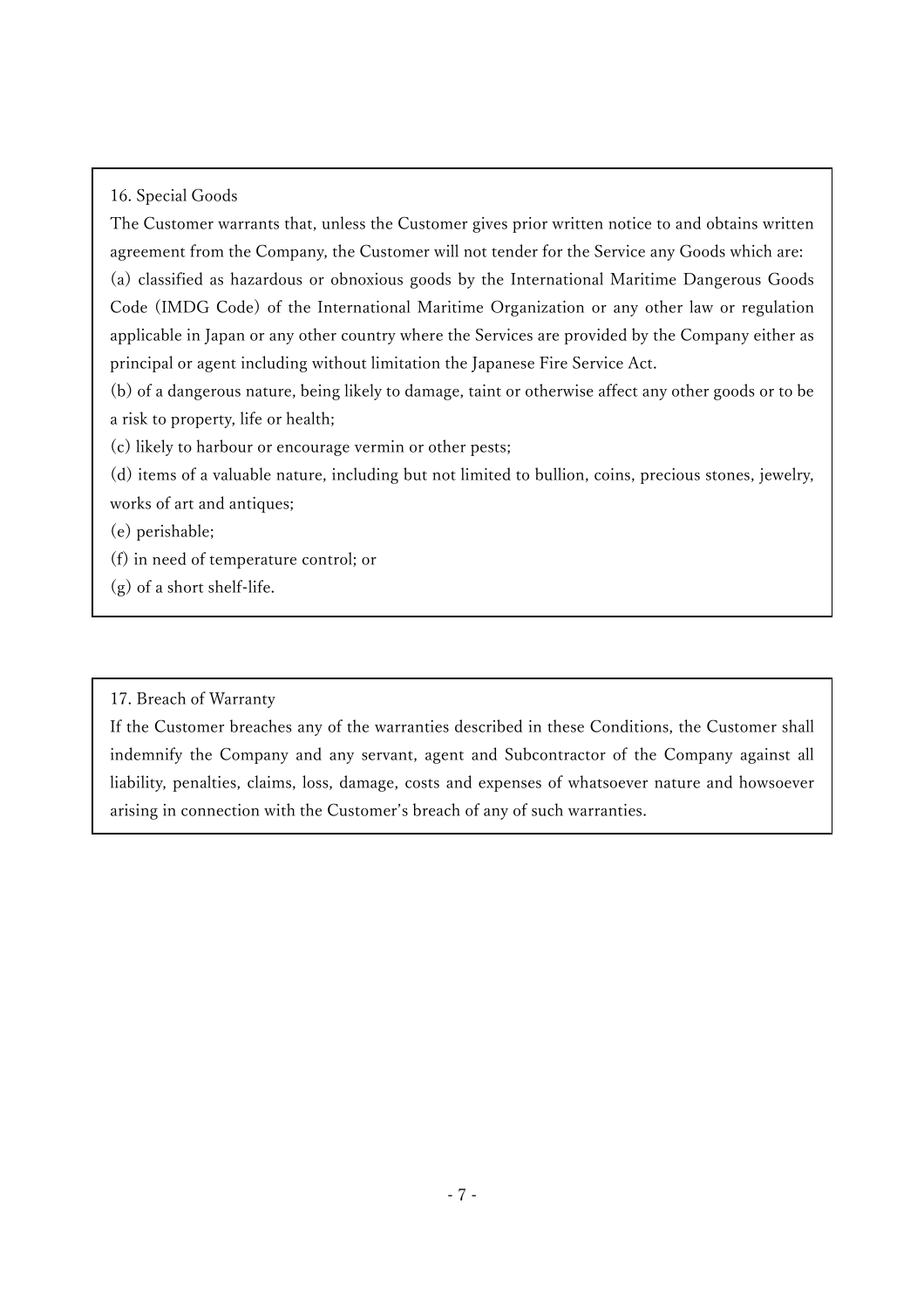18. Customer's Responsibility for Transport Unit

(1) The Customer shall assume full responsibility for and shall indemnify the Company against any loss of or damage to any Transport Unit or other equipment furnished or arranged by the Company for the Customer which occurs while such Transport Unit or equipment is in the possession or under the control of the Customer.

(2) The Company shall in no event be liable for, and the Customer shall indemnify the Company against any loss of or damage to the property of any other Person or any bodily injury to or death of any other person caused by any Transport Unit or other equipment furnished or arranged by the Company or by the contents of the Transport Unit while such Transport Unit or equipment is handled by or is in the possession or under the control of the Customer.

19. Result of Acting on Customer's Instructions

The Customer shall indemnify the Company against all liability, penalties, claims, loss, damage, costs and expenses of whatsoever nature and howsoever arising as a result of the Company acting in accordance with the Customer's Instructions.

20. Collection of Freight and Charges

Even in the case that the Company accepts the Customer's Instructions to collect freight, duties, charges of any kind or other expenses from any other Person, the Customer shall remain responsible for such freight, duties, charges or expenses and shall pay the same to the Company immediately if they are not paid by such other Person when due.

21. Duties and Fines

The Customer shall comply with all regulations or requirements of customs, port authorities and any other authorities, and bear all duties and taxes due, as well as all fines and expenses incurred or suffered by reason of failure to comply therewith, and indemnify the Company against such duties, taxes, fines, and expenses.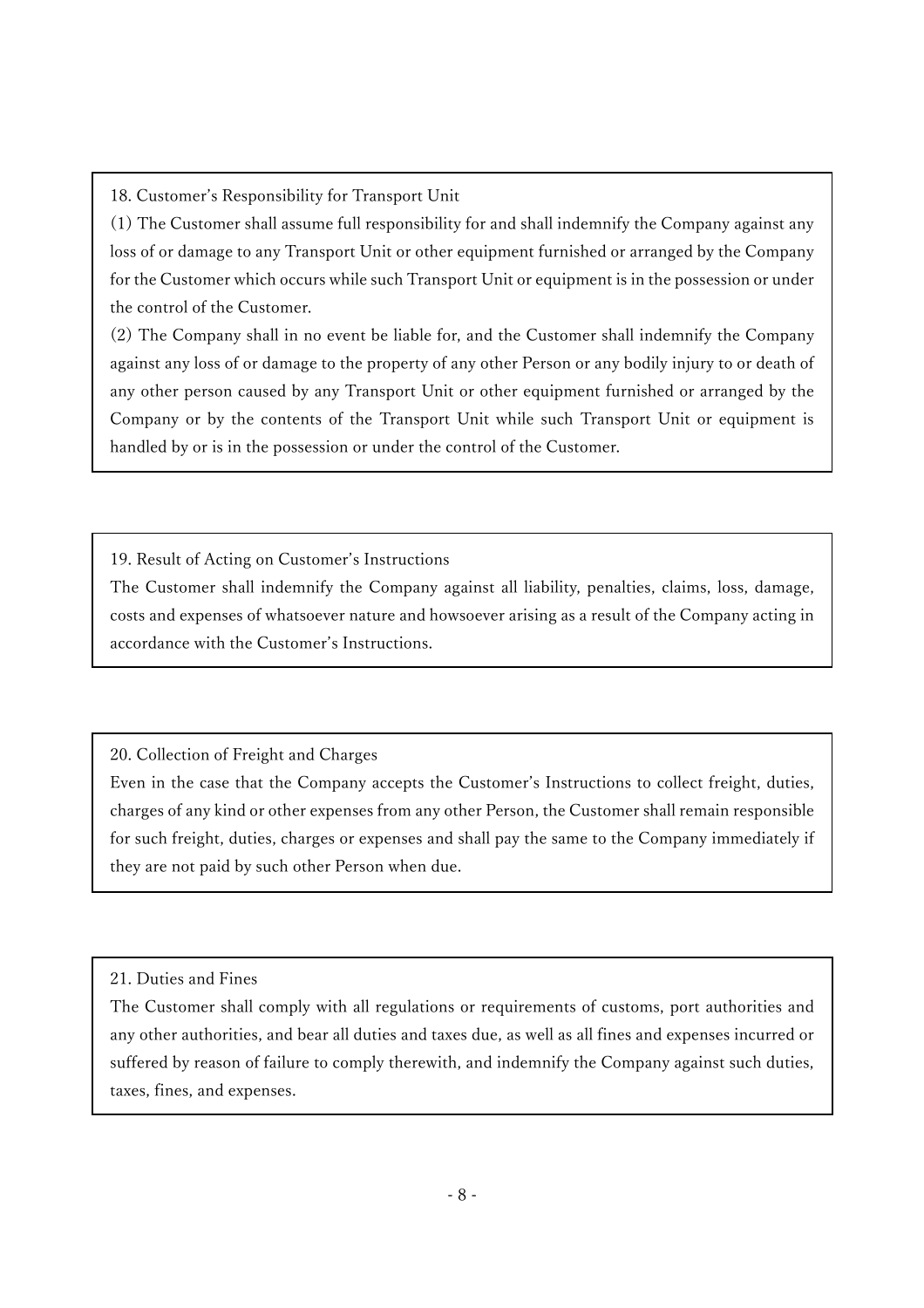22. Payments

(1) The Customer shall pay to the Company in cash or as otherwise agreed all sums by the due date, without reduction or deferment on account of any claim, counterclaim or setoff.

(2) The due date of payment shall be fixed by mutual consent between the Customer and the Company and, in the absence of such fixed due date, it shall be the 30th day after the date of the Company's invoice.

(3) In the event of any failure by the Customer to make full and punctual payment of any sum payable to the Company in accordance with preceding paragraphs (1) and (2), any and all other sums properly earned by and/or otherwise due to the Company (but which, but for this paragraph (3), would otherwise not yet be payable by the Customer, whether by virtue of an agreed credit period or otherwise) shall become immediately payable in full.

Any sum thereby becoming immediately payable shall be paid to the Company in cash or as otherwise agreed and without reduction or deferment on account of any claim, counterclaim or setoff.

(4) The Company shall be entitled to add interest on the sum over due at the rate of 6% per annum throughout the period in excess of the due date.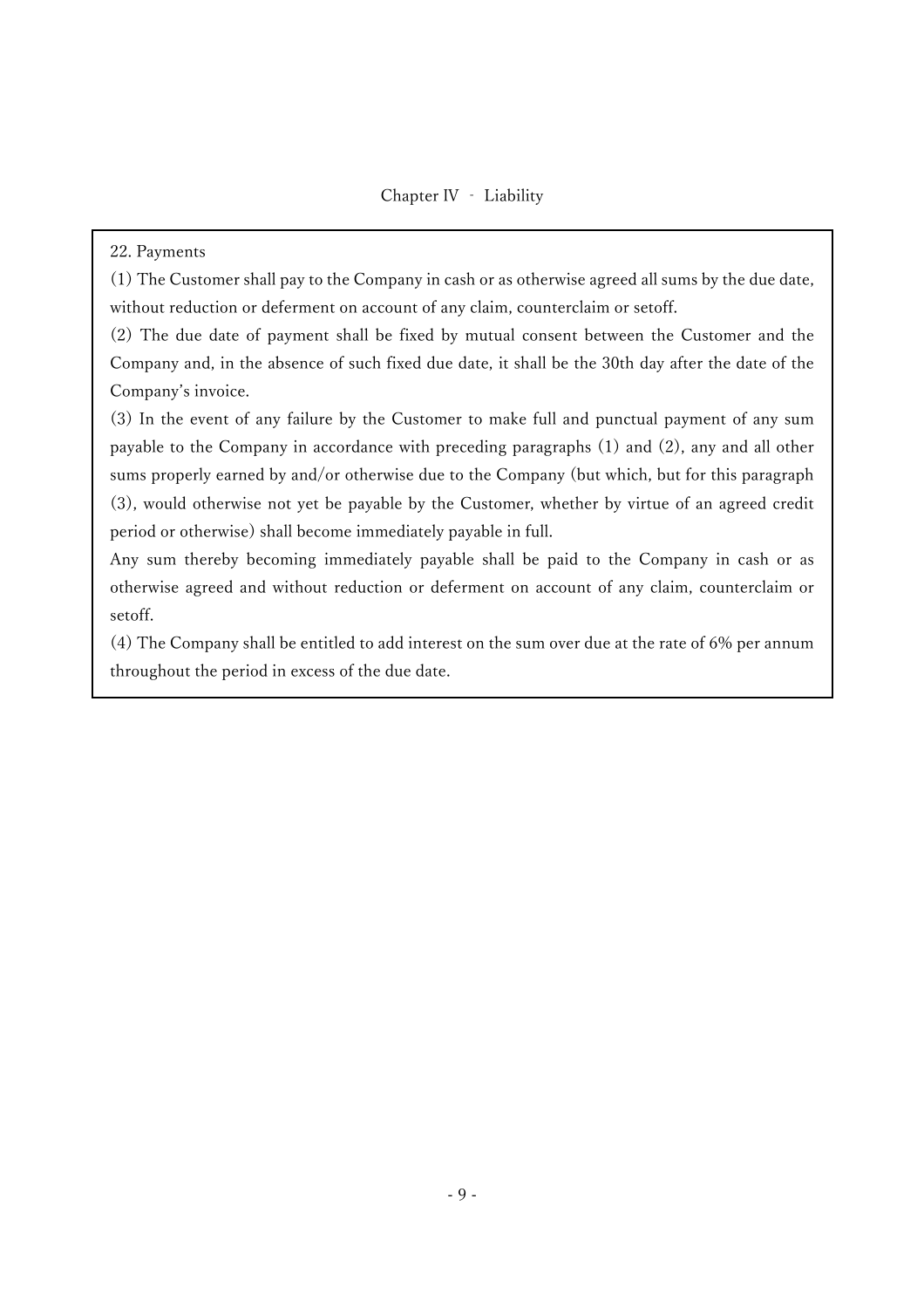23. Exclusions

Whether the Company acts as agent for the Customer or as principal, it shall be relieved of liability for loss, damage or expense if same was caused by the following:

(a) any act or omission of the Customer, Owner or any Person other than the Company acting on behalf of the Customer or Owner;

(b) compliance with any orders or recommendations given by any competent authority or Person;

(c) inherent vice or nature of the Goods;

(d) insufficient packing, marking, labeling or numbering of the Goods, unless the Company had undertaken to carry out the packing, marking, labeling or numbering of the Goods;

(e) carriage, storage, packing, transshipment, loading, unloading or handling of the Goods by the Customer, Owner or any Person other than the Company acting on behalf of the Customer or Owner;

(f) terrorism, war, riot, civil commotion, sabotage or vandalism;

(g) strike, lockout, stoppage or restraint of labor;

(h) fire;

(i) nuclear incident;

(j) act of God;

(k) pandemic, epidemic or public health crisis;

(l) any cause or event which the Company was unable to avoid and the consequences whereof the Company was unable to prevent by the exercise of reasonable diligence; or

(m) any act or omission of the Company the consequences whereof the Company could not reasonably have foreseen.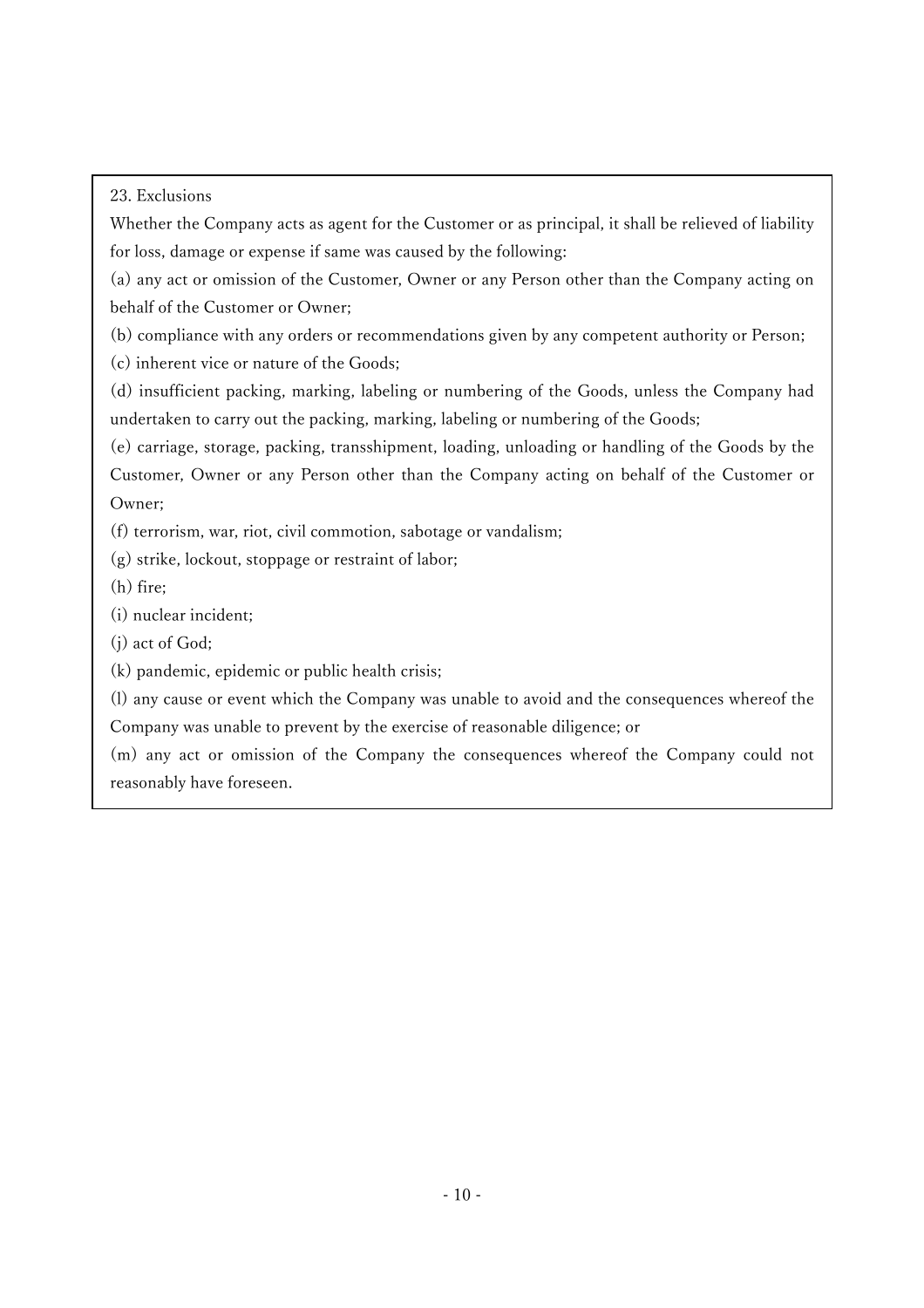24. Limitation of Liabilities

(1) When the Company is liable for compensation in respect of any loss of or damage to the Goods, such compensation shall be calculated on the basis of the value of the Goods at the place and time they were delivered or should have been delivered to the Customer.

To this effect, the Customer's invoice value of the Goods plus freight, charges and insurance premium, if paid by the Customer, is presumed to be the value of the Goods.

(2) The Company shall in no event be liable for any loss of or damage to the Goods in an amount exceeding the equivalent of 2 SDR (Special Drawing Right as defined by the International Monetary Fund) per kilogram of gross weight of the Goods lost or damaged.

(3) Except by prior written agreement, the Company shall not in any circumstances, whatsoever or however arising, be liable for any indirect or consequential loss, including but not limited to loss of profits and loss of market, or any consequences of delay.

Without prejudice to the foregoing, if the Company is found liable for delay, liability shall be limited to the charges applicable to the Service.

(4) In the case of all other claims, the amount of compensation shall be limited to the lesser of the following:

(a) the value of the Goods, the subject of the Service, or

(b) a sum at the rate of 2 SDR per kilogram of the gross weight of the Goods, the subject of the Service.

(5) Upon the Customer's prior written request, the Company may accept liability in excess of the limits prescribed in the preceding paragraphs, provided the Customer pays the Company's additional charges for such increased liability. The Customer can obtain details of such additional charges from the Company.

25. Defenses

The defenses, exclusions and limits of liability provided for herein shall apply in any claim or action against the Company for loss, damage or expense whether the claim or action is founded in contract, in tort or otherwise.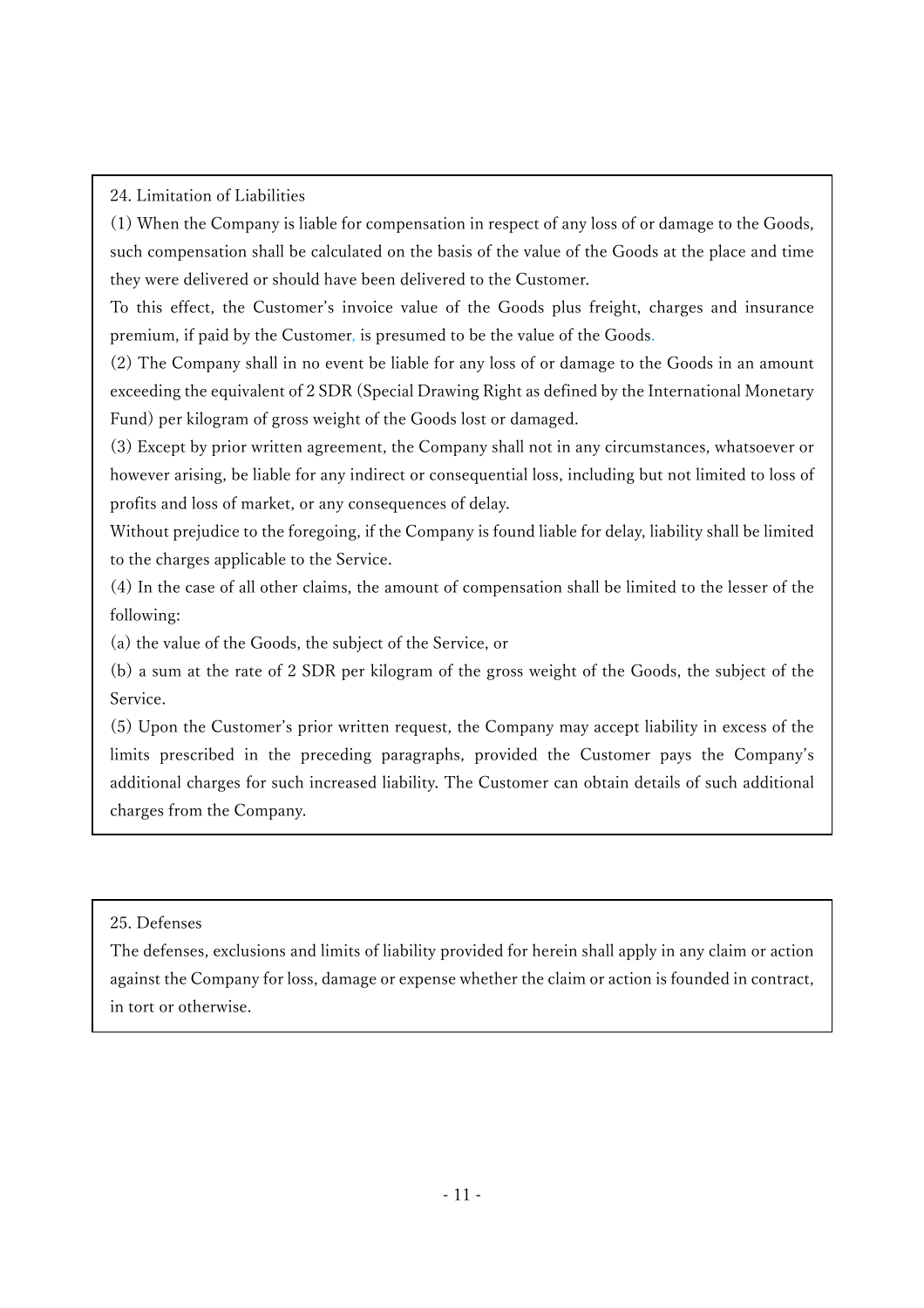26. Liability of Servants, Agents and Subcontractors

(1) If any claim or action for loss, damage or expense is brought against any servants, agents or Subcontractors of the Company, such servants, agents or Subcontractors shall be entitled to avail themselves of the defenses, exclusions and limits of liability which the Company is entitled to invoke hereunder, and in entering into any agreement for the Service the Company does so not only on its own behalf but also as agent and trustee for such servants, agents or Subcontractors.

The aggregate of the amounts recoverable from the Company and such servants, agents or Subcontractors shall in no case exceed the limits provided herein.

(2) The Customer shall indemnify the Company against any claim or action which may be made upon the Company by such servants, agents or Subcontractors in relation to the claim or action made against them by the Customer.

27. Notice of Claim and Time Bar

The Company shall be relieved of all liability unless notice of any claim is received in writing by the Company or its agent within 14 days after the date specified as below, or within a reasonable time after such date if the Customer proves that it was impossible to so notify, and a suit is brought before the Tokyo District Court in Japan by the Customer and written notice thereof is received by the Company within 9 months after the date specified also as below:

(a) in the case of damage to the Goods, the date of delivery of the Goods,

(b) in the case of loss or delay of the Goods, the date when the Goods should have been delivered, and

(c) in any other case, the date of the event giving rise to the claim.

28. Governing Law and Jurisdiction

These Conditions shall be governed by and construed in accordance with Japanese law, unless otherwise specified herein, and any action against the Company shall be brought before the Tokyo District Court in Japan.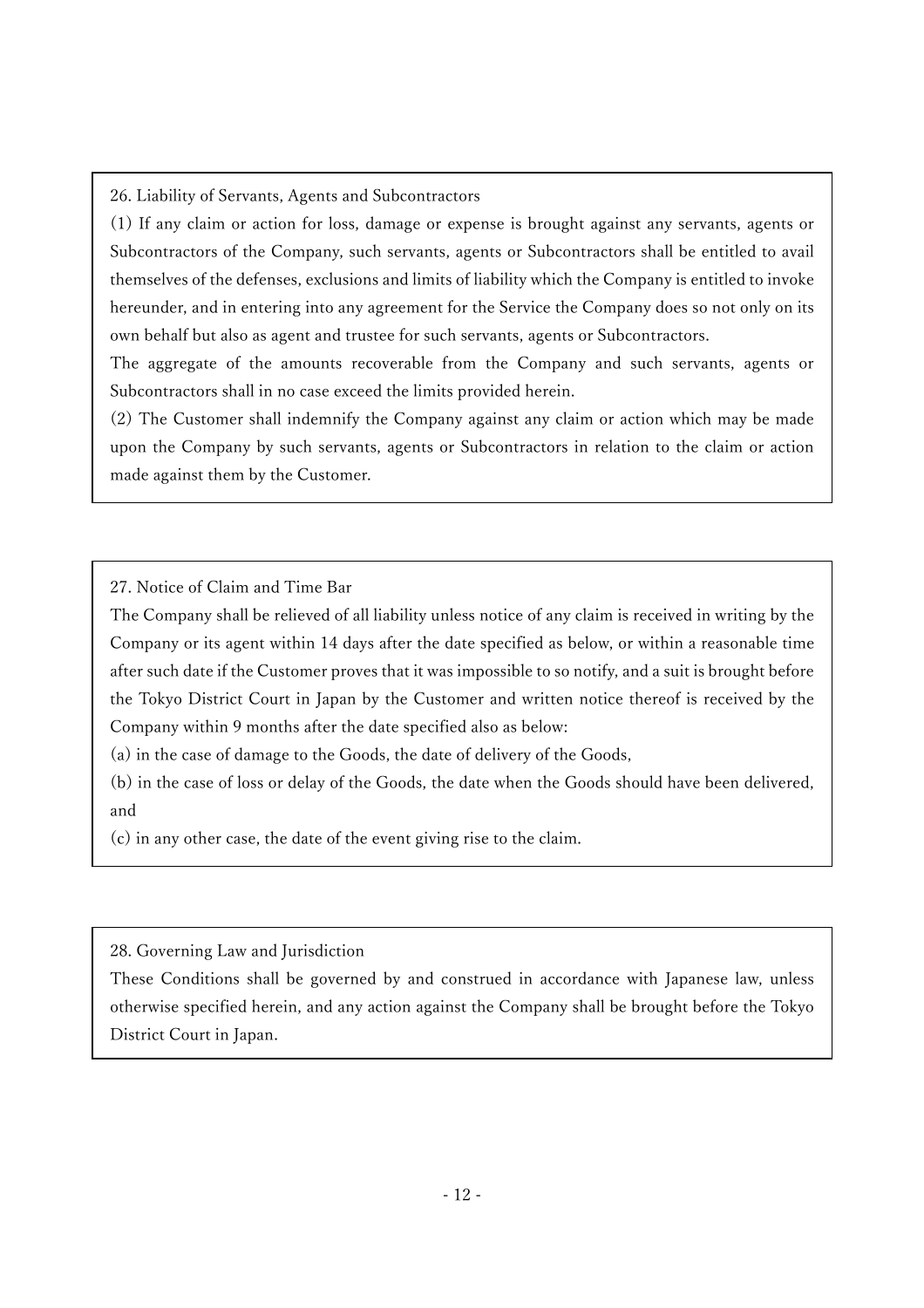### Chapter Ⅴ ‐ Miscellaneous Provisions

29. Insurance

No insurance will be effected by the Company, except upon express instructions given in writing by the Customer.

All insurances effected are subject to the usual exceptions and conditions of policies of the insurance companies or underwriters taking the risk.

Unless otherwise agreed in writing, the Company shall not be under any obligation to effect a separate insurance on each consignment, but may declare it on any open or general policy held by the Company.

30. Service to Other Person's Goods

The Company may provide the Service to the Goods in conjunction with services to the goods of other Persons, unless otherwise specifically agreed upon in writing prior to commencement of the Service.

31. Remunerations

The Company shall be entitled to retain and be paid all brokerages, commissions or other remunerations as is customary in the trade.